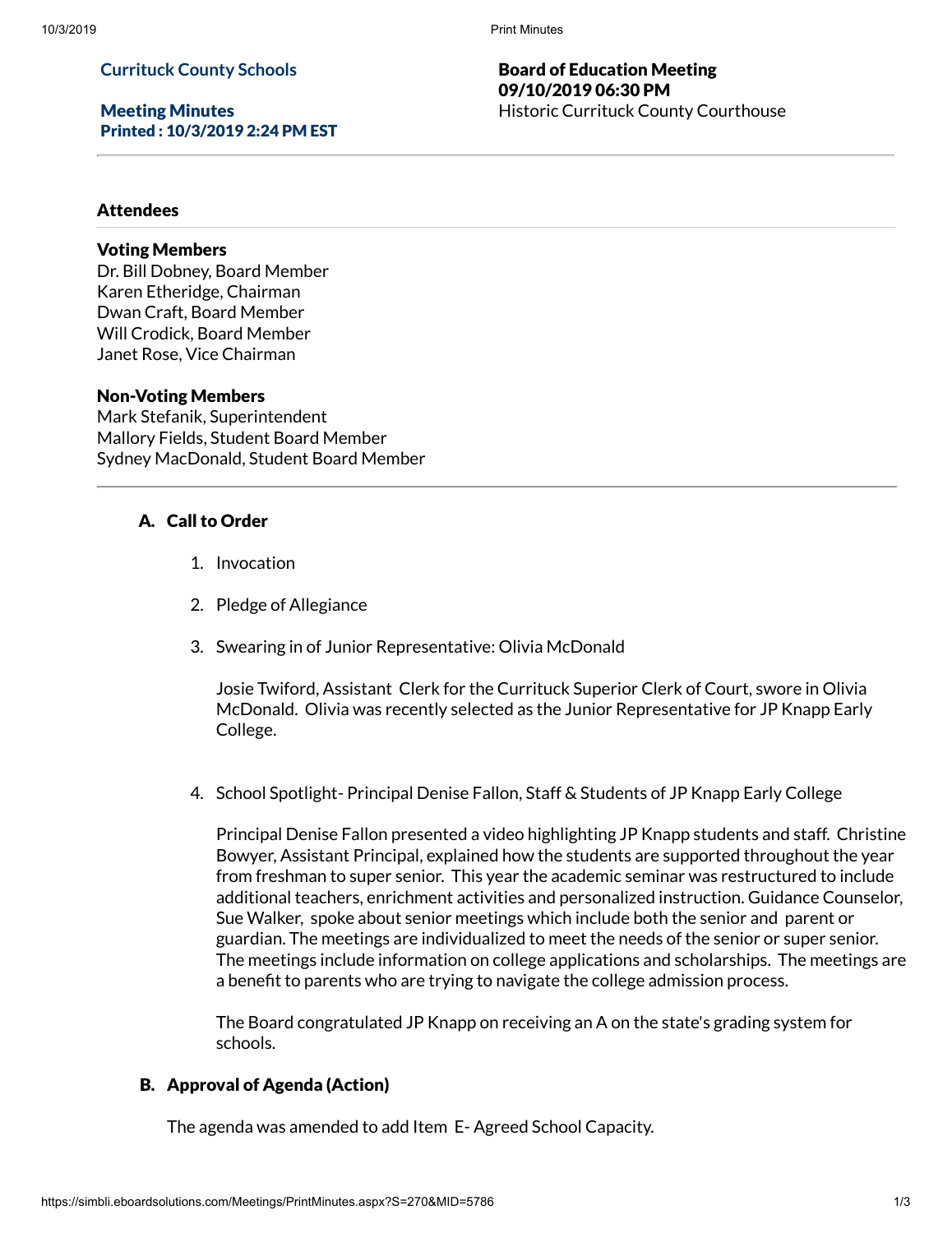Motion made by: Will Crodick Motion seconded by: Karen Etheridge Voting: Unanimously Approved

# C. Public Comment Session

With no comments, the session was closed.

#### D. Student Board Member Report

Student Board Members reported on school events and athletics. Mallory Fields has been elected to serve on the SGO at College of The Albemarle.

# E. Agreed School Capacity Phase-In (Action)

Superintendent Stefanik recapped the school capacity data . The current concern is with the growth in the Moyock area and the increased student enrollment at Moyock Elementary. The Board decided it was best to go with a stair step approach . The Board voted and approved the school capacity levels below:

#### **Adequate School Capacity Chart(based on K-3 Implementation Schedule)**

| School      |         |      | 2019-20 2021-22 Plan Dept. |
|-------------|---------|------|----------------------------|
|             | 2020-21 |      |                            |
| <b>MES</b>  | 560     | 529  | 583                        |
| <b>SES</b>  | 641     | 622  | 683                        |
| CES         | 313     | 282  | 282                        |
| <b>KIES</b> | 236     | 228  | 258                        |
| GES         | 431     | 413  | 480                        |
| JES         | 309     | 288  | 339                        |
|             |         |      |                            |
| <b>CCMS</b> | 540     | 540  | 558                        |
| <b>MMS</b>  | 640     | 640  | 671                        |
|             |         |      |                            |
| CCHS        | 1200    | 1200 | 1216                       |
| <b>JPK</b>  | 300     | 300  | 300                        |

K-3 Full Implementation Year

Motion made by: Will Crodick Motion seconded by: Dr. Bill Dobney Voting: Unanimously Approved

# F. Consent Agenda (Action)